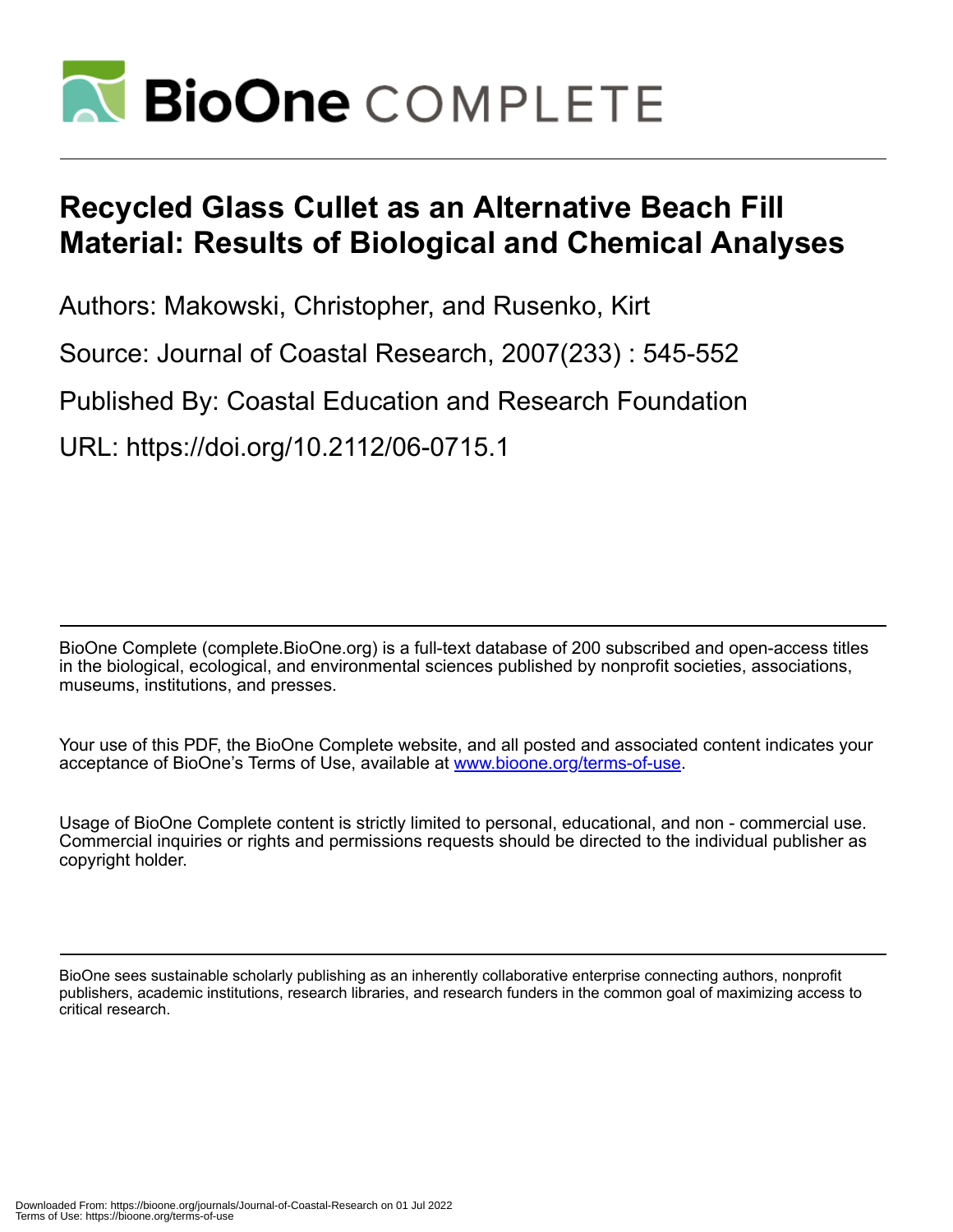# **Recycled Glass Cullet as an Alternative Beach Fill Material: Results of Biological and Chemical Analyses**

**Christopher Makowski**† **and Kirt Rusenko**‡

† Coastal Planning & Engineering Inc. Marine Science and Biological Research Department 2481 NW Boca Raton Boulevard Boca Raton, FL 33431, U.S.A. Cmakowski@coastalplanning.net

‡ Gumbo Limbo Nature Center 1801 N Ocean Boulevard Boca Raton, FL 33431, U.S.A.

#### **ABSTRACT**



MAKOWSKI, C. and RUSENKO, K., 2007. Recycled glass cullet as an alternative beach fill material: results of biological and chemical analyses. *Journal of Coastal Research,* 23(3), 545–552. West Palm Beach (Florida), ISSN 0749- 0208.

Florida's critically eroded beaches pose a myriad of social and environmental concerns, prompting an effort to explore alternatives to more traditional sand sources. One alternative involves the use of recycled glass cullet as coastal beach fill in erosional "hot spots." To determine the biological suitability of glass cullet in marine applications, invertebrate survivability and colonization was assessed through a biological assay program. Experimental bioassays were divided into five, three-container series  $(n = 15)$ , with each series testing 23 kg of proportioned natural sand/glass cullet mixtures. Macro- and microscopic organisms were introduced to each bioassay and analyzed through direct observations. Experimental macrofauna displayed normal active behavior and recorded a mean success rate of 78%  $\pm$  3%. Mortality was attributed to predator-prey interactions rather than sediment contamination. Colonization of interstitial microfauna was successful within the cullet mixtures, and active transport between the cullet grains was documented without adverse effects. Abiotic parameters monitored in conjunction with the biological testing showed that temperature, dissolved oxygen, and pH did not differ significantly among each test series. In addition, ammonia, nitrites, nitrates, and organic phosphates all recorded low risk factor levels. Small amounts of hydrogen sulfide precipitate began to form in the absence of wave action, but when wave simulations were introduced, no microbial zonation was detected. These experiments indicate that recycled glass cullet is a biologically benign material that can be used to mitigate development of erosional hot spots in nourished beaches. By doing so, a proactive recycling program can be initiated to protect one of Earth's most valuable resources, the coastline.

**ADDITIONAL INDEX WORDS:** *Beach nourishment, bioassays, interstitial colonization, recycled glass, alternative beach fill.*

# **INTRODUCTION**

Since the early 1960s, eroded beaches in southeast Florida have been nourished with the use of a variety of sand sources. Critically eroded shorelines pose numerous environmental problems (*e.g.,* limited nesting habitat for sea turtles and shorebirds, increased risk of inundation of sea turtle nests, destruction of threatened beach flora). Significantly, 34 of the 39 km  $(\sim88\%)$  of Broward County beaches (central southeast Florida coast) have been identified as critically eroded (FDEP, 2000).

Potential sources of beach-compatible sand include offshore interreefal sedimentary infills, upland dunes, sand sheet inland deposits, and oolithic sand from the Bahama Banks. In addition, recycled glass (*i.e.,* cullet) has been proposed as a potential alternative source material for beach fill (EDGE, CRUZ-CASTRO, and MAGOON, 2002; FINKL, 1996; KERWIN, 1997; MALCOLM PIRNIE INC. STAFF, 2003; THOMSON, FINKL, and KRUEMPEL, 2004). Recycled glass cullet has physical properties similar to natural silica sands, making it a viable alternative beach fill material along critically eroded shorelines (FINKL, 1996; THOMSON *et al.,* 2004). Recycled glass cullet has many advantages as a potential alternative beach fill material because (1) it is possible to mechanically select grain sizes comparable to those of native beaches; (2) the chemical, mechanical, geologic, and engineering properties of appropriately sized recycled glass cullet are similar to natural sand; (3) it is a readily available recycled product; (4) its use eliminates expensive transportation and disposal fees of recycling material; (5) it creates a pertinent, specific use for recycled glass, thus aiding in the implementation of a proactive recycling program; and (6) it is an inert material that is presumably environmentally safe.

A concern associated with the use of recycled glass on beaches relates to the assimilation of cullet by beach sediments. On the basis of general physical characteristics (*e.g.,* sphericity, roundness, specific gravity, *etc.*), KERWIN (1997) summarized the compatibility of recycled glass cullet with natural beach sand and found that the two materials were

*DOI:10.2112/06-0715.1 received 7 June 2006; accepted in revision 3 August 2006.*

Financial support for this work was provided by the Broward County Commission, Office of Waste and Recycling Services, and the Florida Department of Environmental Protection.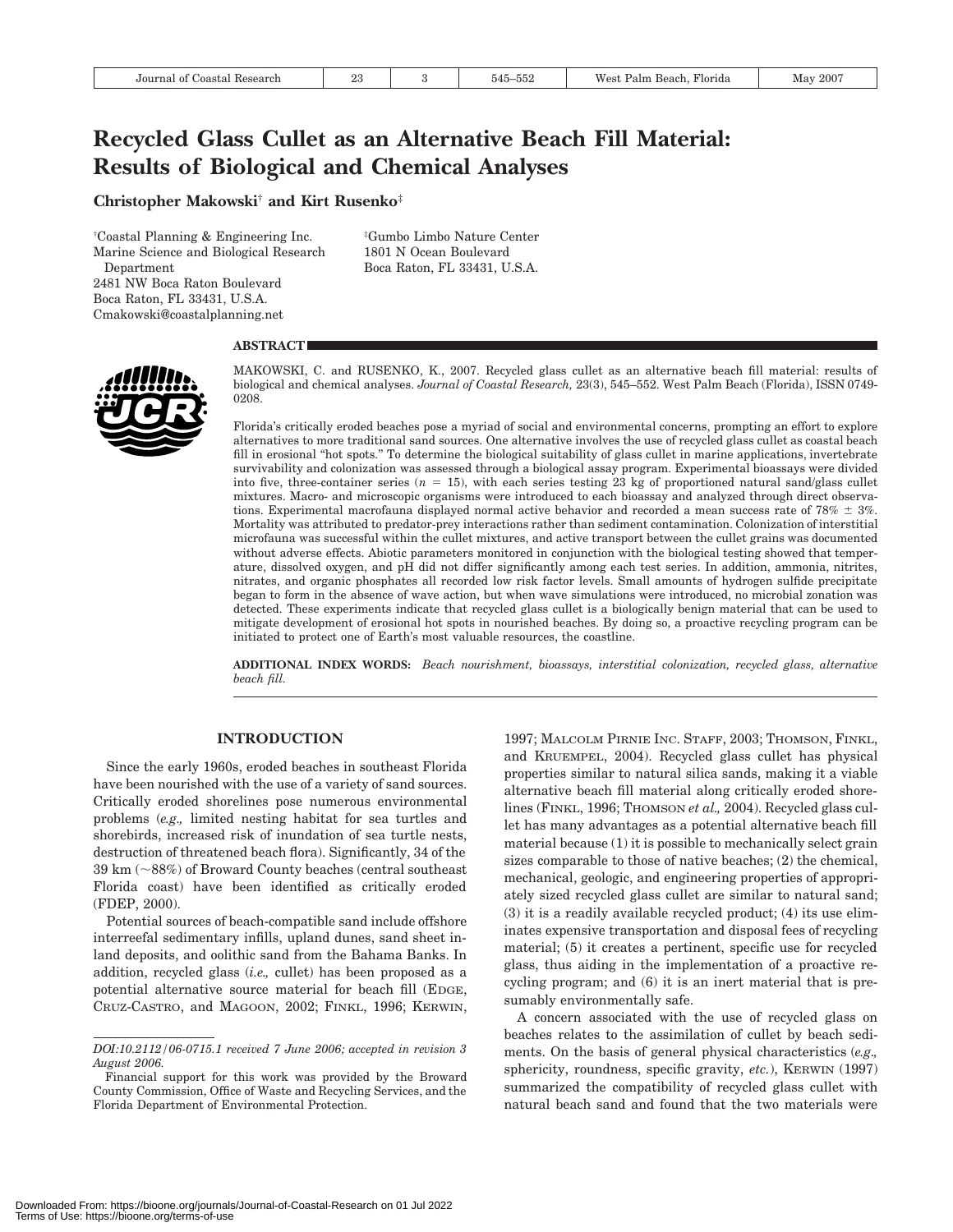compatible. In addition, contaminant tests were performed on natural beach sand and recycled glass cullet for lead (Pb); mercury (Hg); total coliform, fecal coliform, and enterococci bacteria; semivolatile organics; total recoverable petroleum hydrocarbons; and total salt content (THOMSON, FINKL, and KRUEMPEL, 2004). The contaminant levels of the beach sand and recycled glass cullet samples were either undetectable or below state reuse target levels for direct residential exposure (THOMSON *et al.*, 2004). Even though these geotechnical and contaminant analyses suggest recycled glass cullet would be a viable source for beach fill material, compatibility tests with biological marine communities had not yet been performed.

In this study, biological analyses were performed on recycled glass cullet mixtures to evaluate material effects on invertebrate and vertebrate (fish) biotic community assemblages. The habitation and colonization success of lower invertebrates was investigated because they might indicate effects of recycled glass cullet on higher vertebrates. These investigations were conducted in an effort to validate the hypothesis that recycled glass cullet is an environmentally safe alternative to natural sand sources.

The objective of this research was to monitor the colonization and survivability of lower invertebrates and fish through experimental bioassays containing various cullet mixtures. Other studies (PETERS *et al.*, 2002; RINGWOOD and KEPPLER, 2002) have demonstrated that experimental bioassays can accurately detect either adverse or benign effects of sediment on marine organisms. A saltwater flow system simulated natural beach conditions within each test matrix. Direct observations and supplemental biochemical analyses were conducted to determine whether recycled glass cullet has an effect on biological communities.

#### **MATERIALS AND METHODS**

### **Experimental Design**

A biological infaunal assay program was developed to monitor invertebrate survivability and colonization within specific proportions of natural sand and glass cullet. Each bioassay was performed within a 24-gallon (91-L) clear plastic container (84.3  $\times$  43.3  $\times$  34.4 cm), with each container containing approximately 23 kg net dry weight of a specific natural sand/glass cullet mixture (Figure 1). Natural sand (0.39-mm mean grain size) was collected from the midberm along native beaches in southern Broward County, Florida, and the recycled glass cullet (0.40-mm mean grain size) was obtained through Glass Aggregate Systems (FARIBAULT, Minnesota, USA). Each test mixture of natural sand/glass cullet was manually proportioned, weighed, and mixed by hand to obtain uniform composition.

Experiments were arranged in a single row and consisted of five, three-container series (for a total of 15 containers) that each tested a specific natural sand/glass cullet matrix. The first series served as a control with 100% natural sand, whereas the second series of containers tested a matrix of 75% natural sand and 25% glass cullet. The third series of containers tested a 50% natural sand/50% glass cullet mixture, and the fourth series of containers tested a mixture of



Figure 1. Experimental bioassay design showing the three-container control series. Each container contained 23 kg of proportioned sediment and approximately 38 L of saltwater.

25% natural sand and 75% glass cullet. The fifth series of experiments tested 100% glass cullet. Saltwater, obtained through an oceanic intake system, was delivered through a network of PVC pipes to each test container and provided a constant supply of fresh saltwater (approximately nine water changes over a 24-hour period) to the marine organisms and sediments. With the use of a combination of bulkheads and control valves, a drainage outlet system was constructed on each test container to maintain optimum water volume  $(\sim]38$ L).

#### **Biological Monitoring**

Marine species were introduced into each test matrix and included local representative microfauna (*i.e.,* copepods, ostracods, nematodes) and macrofaunal organisms (*i.e.,* crustaceans, mollusks, fish). All testing and recorded observations were conducted from May 1, 2005, to July 1, 2005.

Macrofauna were either collected within the Atlantic Intracoastal Waterway and Atlantic Ocean or were taken from established reef organism display tanks. Organisms were immediately introduced to their respective bioassay test container after collection (Figure 2). A 24-hour acclimation period was allowed before monitoring was initiated. Table 1 lists the number of macrofaunal test organisms included in each bioassay series. Live marine shrimp were added weekly as a source of food, and uneaten material was not allowed to accumulate in the containers. Biological monitoring of the macrofauna were conducted through direct visual observations performed at least twice per week for the duration of the study. Macrofaunal success rate was calculated by taking the proportion of survived individuals over the total number of individuals introduced to a specific sediment matrix. Active status of macrofauna was recorded with a digital camera, and a complete census of all individuals was taken on a weekly basis.

Microfauna were introduced to each test container by tak-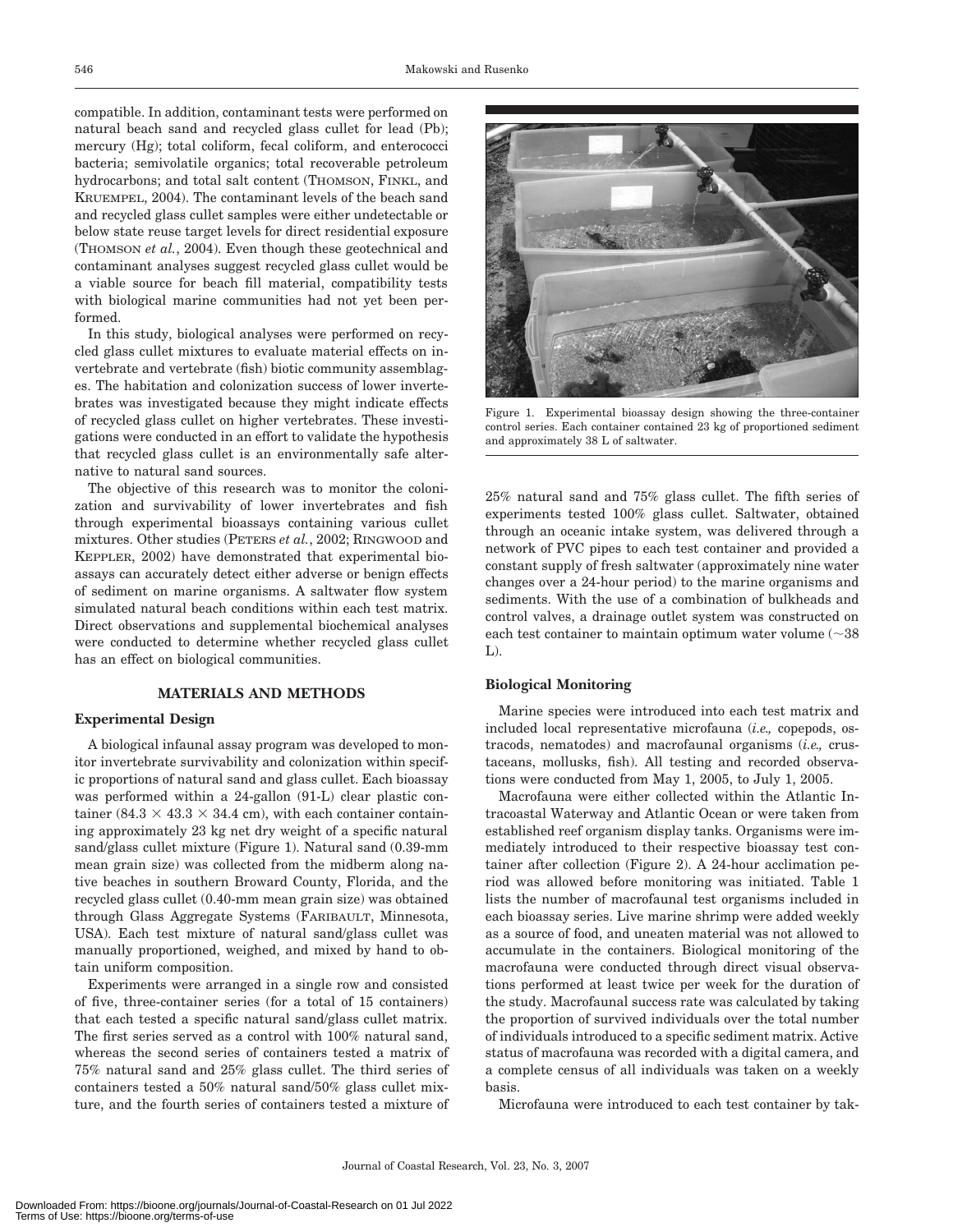

Figure 2. Example of macrofauna, blue crab (*Callinectes* sp.), introduced to a 100% cullet substrate.

ing a 2.3-kg sample of ''live'' sand from established (nitrogencycled) native reef display tanks. A 1-week acclimation and colonization period was allowed before monitoring was initiated. Biological monitoring of microfaunal test organisms was conducted through weekly interstitial core analysis. A 50.10-g interstitial core sample was extracted from each test matrix with a 50-cm-long piece of  $\frac{1}{2}$ -inch (1.3-cm) PVC pipe and a stopcock. Core samples were taken on a weekly basis and analyzed for the presence or absence of microfauna under a trinocular video microscopy system at a total magnification of  $400\times$ . Microfauna were identified by external characterization, and the active status of individuals was documented with a digital camera. In addition, five random core samples from each matrix were extracted weekly and fixed with HICO microscope fixing agent. At a total magnification of  $400 \times$ , the field of view (diameter  $= 0.125$  mm) was divided into four equal quadrants to observe whether colonization was interstitially uniform. When a microorganism was observed within

one of the quadrants, a value of 25% of the field of view was reported. The total number of individuals was also counted for each core sample field of view area  $(A = 0.012 \text{ mm}^2)$ . A ratio calculation was then performed to determine the amount of square interstitial area per individual microspecimen. The field of view percentages and microorganism counts were averaged and compared to see whether interstitial colonization rates increased or decreased among the different series over the 2-month testing period.

#### **Organic Matter**

Organic matter (%) of each test matrix was analyzed weekly by two methods. The first method  $(H<sub>2</sub>O<sub>2</sub>$  treatment), as described in MIKUTTA *et al.* (2005), included (1) taking an interstitial core sediment sample, (2) air drying the sample and weighing it, (3) adding an excess of 6% hydrogen peroxide  $(H<sub>2</sub>O<sub>2</sub>)$  solution, and (4) allowing the sample to dry overnight. The dry sample was then reweighed. The following equation was used to determine the percentage of organic matter in each sample:

$$
\frac{\text{Pretrecht Weight} - \text{Posttrecht Weight}}{\text{Pretrecht Weight}} \times 100
$$

The second method (combustion treatment) involved combusting the organic matter at a high temperature. An interstitial core sample was extracted and dried in an oven at  $70^{\circ}$ C to evaporate all moisture. The sample was then weighed and placed in a HUMBOLDT Mfg. Co. combustion oven set at 475C. After approximately 4 hours, the oven was turned off, and the sample was allowed to cool down to room temperature. Once the sample had cooled, it was weighed again. The measured weight loss was recorded to be the amount of organic matter present in the original sample.

# **Abiotic Parameters**

A series of chemical analyses of the water column were performed weekly in each test container to determine abiotic factors associated with biological colonization performance. Samples were collected from the water-sediment interface during daylight hours between 1000 and 1500. Dissolved oxygen  $(O_2)$ , pH, ammonia (NH<sub>3</sub>), nitrites  $(NO_2)$ , nitrates  $(NO_3)$ ,

|  |  | Table 1. Individual species introduced into each experimental bioassay series. Number of surviving individuals are shown in parentheses. |  |  |  |  |  |  |  |  |
|--|--|------------------------------------------------------------------------------------------------------------------------------------------|--|--|--|--|--|--|--|--|
|--|--|------------------------------------------------------------------------------------------------------------------------------------------|--|--|--|--|--|--|--|--|

| Microfauna Species                       | 100% Natural Sand | 75% Natural/<br>25% Cullet | $50\%$ Natural/<br>50% Cullet | 25% Natural/<br>75% Cullet | $100\%$ Cullet |
|------------------------------------------|-------------------|----------------------------|-------------------------------|----------------------------|----------------|
| Sea urchin (Lytechinus variegates)       | 8(8)              | 8(8)                       | 8(8)                          | 8(8)                       | 8(8)           |
| File fish (Monacanthus tuckeri)          | 6(5)              | 6(6)                       | 6(5)                          | 6(6)                       | 6(4)           |
| Sargassum fish (Histro histro)           | 1(1)              | 1(1)                       | 1(1)                          | 1(1)                       | 1(1)           |
| Checkered puffer fish                    | 1(1)              | $\mathbf{0}$               | $\mathbf{0}$                  | 1(1)                       | 1(1)           |
| (Sphoeroides testudineus)                |                   |                            |                               |                            |                |
| Sargassum crab (Portunus sayi)           | 8(5)              | 8(7)                       | 8(6)                          | 8(5)                       | 8(6)           |
| Lightening whelk (Busycon sinistrum)     | 1(1)              | 1(1)                       | 1(1)                          | 1(1)                       | 2(2)           |
| Blue crab <i>(Callinectes sp.)</i>       | 1(1)              | 1(1)                       | 1(1)                          | 1(1)                       | 2(2)           |
| Sargassum nudibranch (Scyllaea pelagica) | 4(0)              | 4(0)                       | 4(0)                          | 4(0)                       | 4(0)           |
| Red-striped hermit crab                  | $\mathbf{0}$      | $\mathbf{0}$               | $\mathbf{0}$                  | $\mathbf{0}$               | 1(1)           |
| (Phimochirus holthuisi)                  |                   |                            |                               |                            |                |
| Total individuals                        | 30(22)            | 29(24)                     | 29(22)                        | 30(23)                     | 33(25)         |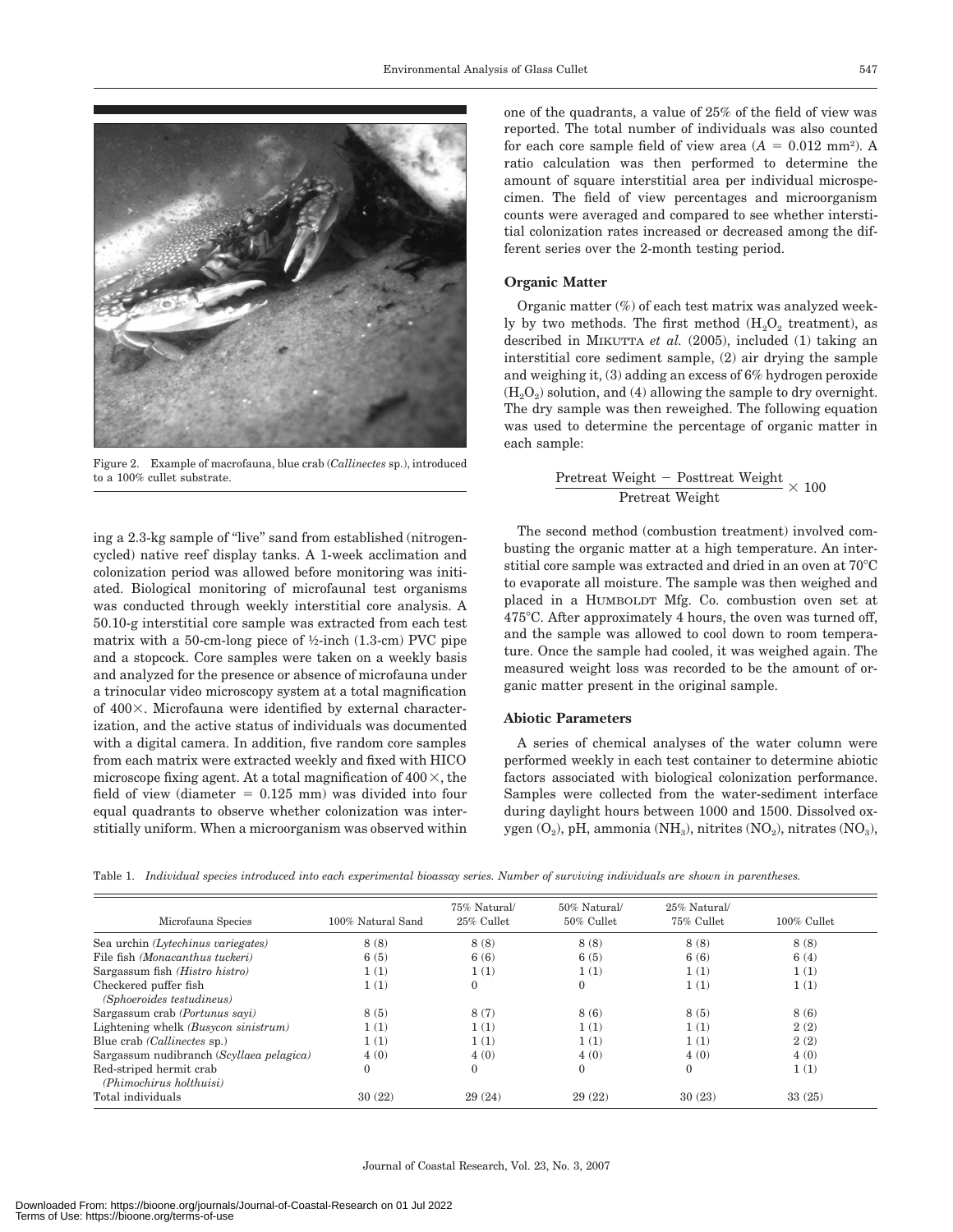| Table 2.<br>Bioassay mean summary table; (n) number of samples for each parameter. |                                  |                            |                               |                            |                    |  |  |  |  |
|------------------------------------------------------------------------------------|----------------------------------|----------------------------|-------------------------------|----------------------------|--------------------|--|--|--|--|
|                                                                                    | Control.<br>100% Natural<br>Sand | <b>Test Matrices</b>       |                               |                            |                    |  |  |  |  |
| <b>Experimental Parameter</b>                                                      |                                  | 75% Natural/<br>25% Cullet | 50% Natural/<br>$50\%$ Cullet | 25% Natural/<br>75% Cullet | 100% Cullet        |  |  |  |  |
| Temperature $(^{\circ}C)$                                                          | $25.9 \pm 0.4(75)$               | $25.9 \pm 0.4(75)$         | $25.9 \pm 0.4(75)$            | $25.8 \pm 0.4(75)$         | $25.9 \pm 0.4$ (75 |  |  |  |  |
| pH                                                                                 | $8.2 \pm 0.1(75)$                | $8.2 \pm 0.1(75)$          | $8.1 \pm 0.1(75)$             | $8.2 \pm 0.1(75)$          | $8.2 \pm 0.1$ (75  |  |  |  |  |
| Dissolves $O_2$ (mg/L)                                                             | $6.9 \pm 0.1(75)$                | $6.9 \pm 0.1(75)$          | $6.8 \pm 0.1(75)$             | $6.9 \pm 0.1(75)$          | $6.8 \pm 0.1$ (75  |  |  |  |  |
| Ammonia (mg/L)                                                                     | $0.01 \pm 0.75$                  | $0.01 \pm 0.75$            | $0.01 \pm 0.75$               | $0.01 \pm 0.75$            | $0.01 \pm 0.75$    |  |  |  |  |
| Nitrites $(mg/L)$                                                                  | $0.02 \pm 0.75$                  | $0.02 \pm 0.75$            | $0.02 \pm 0.75$               | $0.02 \pm 0.75$            | $0.02 \pm 0.75$    |  |  |  |  |
| Nitrates $(mg/L)$                                                                  | $0.2 \pm 0.75$                   | $0.2 \pm 0.75$             | $0.2 \pm 0.75$                | $0.2 \pm 0.75$             | $0.2 \pm 0.75$     |  |  |  |  |
| Organic phosphates $(mg/L)$                                                        | $0.02 \pm 0.75$                  | $0.02 \pm 0.75$            | $0.02 \pm 0.75$               | $0.02 \pm 0.75$            | $0.02 \pm 0.75$    |  |  |  |  |

 $0.2 \pm 0.42$  $3.7 \pm 0.3$  (150) 83

 $0.2 \pm 0.42$  $3.8 \pm 0.4$  (150) 76

 $0.2 \pm 0.42$  $3.9 \pm 0.2$  (150) 73

and organic phosphates  $(PO<sub>4</sub>)$  were all tested weekly with Salifert marine test kits. In addition, hydrogen sulfide  $(H_2S)$ levels were measured with a Lamotte hydrogen sulfide test kit in the second month of experimentation. Water temperature was measured and recorded at least twice a week.

#### **Statistical Analysis**

Hydrogen sulfide (mg/L) Organic matter (%) Macrofauna success rate (%)

A paired two-sample t test was performed on the  $H_2O_2$ treated organic matter data *vs.* the combustion oven organic matter data from each test series to determine whether the data sets differed significantly from each other. A paired twosample t test was used to determine whether the control series microfauna observation averages differed significantly from each of the experimental treatments. A two-way analysis of variance (ANOVA) was conducted to determine whether temperature, dissolved oxygen concentrations, pH, and organic matter percentages differed significantly in the experimental bioassays when compared with the natural sand control series.

Analyses were conducted with SPSS software, with  $p \leq$ 0.01 significant. Mean values are followed by standard deviations  $(\pm SD)$  unless otherwise noted.

### **RESULTS**

# **Biological Analysis**

Within the natural sand control series, an average 3.9%  $\pm$ 0.2% of the interstitial sediments was organic matter. Both methods  $(H_2O_2)$  treatment and combustion treatment) measured data with insignificant differences ( $t = 1.49, p = 0.14$ ). Among the test treatments that included a percentage of recycled glass cullet, the 50% cullet series showed the highest average organic matter content, at  $3.8\% \pm 0.4\%$  of the interstitial sediments. Both methods  $(H_2O_2)$  treatment and combustion treatment) measured data that were not significantly different ( $t = 0.92$ ,  $p = 0.36$ ). The remaining three test treatments averaged an organic matter content of  $3.7\% \pm 0.3\%$ within the interstitial sediments. In all experimental treatments, data obtained through both the  $H_2O_2$  and combustion treatments did not differ significantly (Table 2).

Successful colonization of the interstitial sediments was verified through microscopic analysis. For the control series and all the experimental treatments, the following microfau-

na were identified and documented throughout the duration of the 2-month testing period: amphipods, copepods, nematodes, and ostracods. The interstitial copepod *Harpacticus,* which belongs to the Order Harpacticoida, was the most abundant species of microfauna found. In addition, the cyclopoid copepod *Macrocyclops albidus* was detected swimming among the sediment/cullet grains. Other species frequently observed in all the bioassays included the myodocopid ostracod *Agrenocythere spinosa,* the intertidal amphipod *Globosolembos smithi,* and the marine interstitial nematode *Epsilonema.* Within the control series core samples, microfauna were found in an average 92% of the microscope's field of view, with an average of  $18 \pm 2.1$  individual specimens (1 specimen per  $6.67<sup>-4</sup>$  mm<sup>2</sup> of sediment) counted each week during the testing period. These results differed significantly from the 100% cullet series, which showed microfauna in an average 61% of the microscope's field of view (t = 4.4,  $p<$ 0.01), with an average of 8  $\pm$  1.4 individual specimens (1 specimen per  $15.00^{-4}$  mm<sup>2</sup> of sediment) counted (t = 10.6, *p*  $<$  0.01). Even though all the experimental treatments had significantly lower total averages than the control series, they all contained at least 14 microfaunal individuals (1 individual per  $8.57<sup>-4</sup>$  mm<sup>2</sup> of sediment) in 100% of the microscopic field of view by the end of the 9-week testing period (Figures 3a and 3b).

 $0.3 \pm 0.1 (42)$  $3.7 \pm 0.3$  (150) 77

 $25.9 \pm 0.4$  (75)  $8.2 \pm 0.1$  (75)  $6.8 \pm 0.1$  (75)  $0.01 \pm 0.075$  $0.02 \pm 0.75$ 

 $0.2 \pm 0.75$  $0.02 \pm 0.075$  $0.3 \pm 0.1 (42)$  $3.7 \pm 0.3$  (150) 76

Experimental macrofauna showed no signs of mass mortality when in direct contact with the sediment matrices. Of the 30 macroorganisms introduced to the control series, 22 individuals survived the duration of the testing period and recorded the lowest mean success rate with 73%. Three sargassum crabs, *Portunus sayi,* four sargssum nudibranchs, *Scyllaea pelagica,* and one file fish, *Monacanthus tuckeri,* either died or fell prey to other individuals. The 25% cullet series recorded the highest mean success rate of all the bioassays at 83%; only one sargassum crab and four sargassum nudibranchs were found deceased. The 50% cullet series and 75% cullet series recorded mean success rates of 76% and 77%, respectively. Among the 45 macrofaunal test specimens introduced between the two series, five sargassum crabs, eight sargassum nudibranchs, and one file fish perished during the testing interval. The 100% cullet series recorded a mean success rate of 77% for the 33 individuals introduced. Two sargassum crabs, four sargassum nudibranches, and two file fish either died or fell prey to other individuals.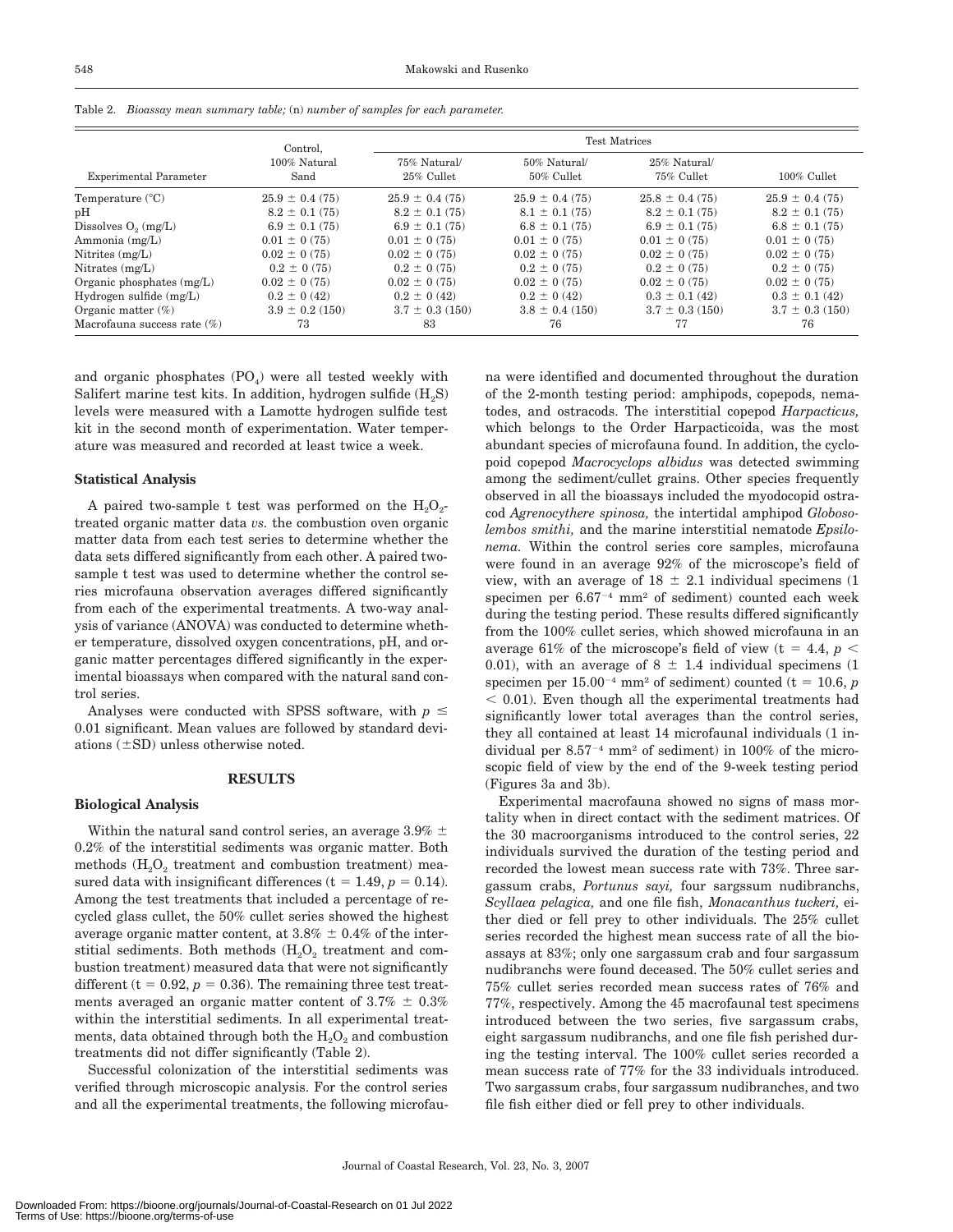

Figure 3. (a) Average field of view percentage containing microfauna *vs.* the testing week interval. By the end of testing week 9, all the series recorded microfauna in 100% of the microscope's field of view. (b) Average amount of individual microfauna observed from interstitial core samples *vs.* the testing week interval. Even though significantly more individual microfauna were observed in the control series, all the treatments showed an increase in average microfauna counts.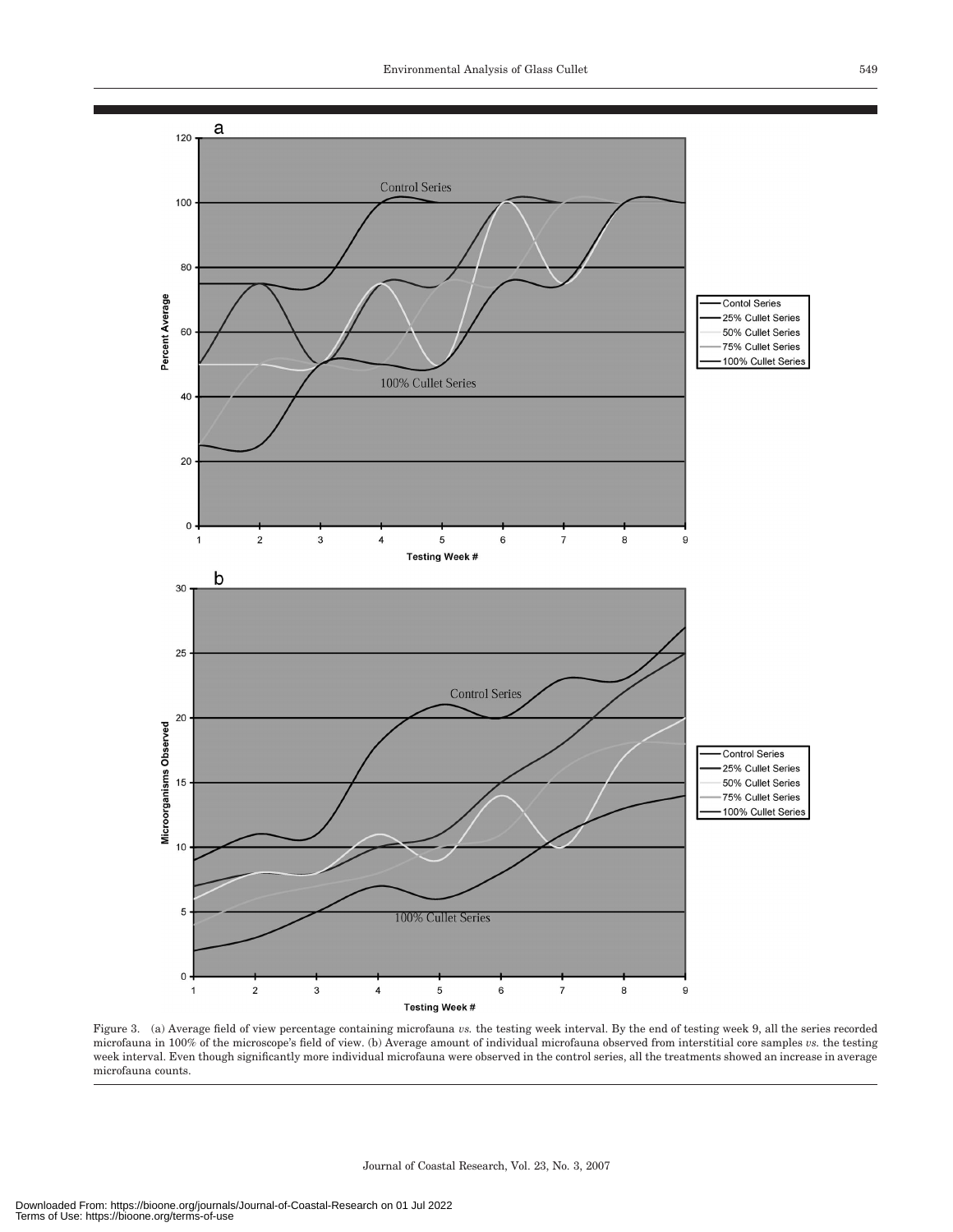#### **Abiotic Parameters**

Water temperatures remained relatively consistent; the control series and the 25%, 50%, and the 100% cullet series all recorded an average of  $25.9^{\circ}\text{C} \pm 0.4^{\circ}\text{C}$  (78.6°F  $\pm$  0.7°F) over the 2-month testing period. The only variation was reported for the 75% cullet series, which recorded an average water temperature of  $25.8^{\circ}\text{C} \pm 0.4^{\circ}\text{C}$  (78.5°F  $\pm$  0.7°F). Average pH was uniform for all the bioassays at  $8.2 \pm 0.1$ . Dissolved oxygen  $(O_2)$  levels remained constant among the bioassays; the control series and the 25% and 75% cullet series all recorded averages of 6.9  $\pm$  0.1 mg/L. The 50% and 100% cullet series recorded average dissolved  $O_2$  levels of 6.8  $\pm$  0.1 mg/L. The  $NH_3$ ,  $NO_2$ ,  $NO_3$ , and  $PO_4$  were all recorded at the lowest detectable levels according to applied methods; average concentrations of 0.01 mg/L NH<sub>3</sub>, 0.02 mg/L NO<sub>2</sub>, 0.2 mg/ L NO<sub>3</sub>, and 0.02 mg/L PO<sub>4</sub> were documented for each bioassay over the study period. Average concentrations of hydrogen sulfide  $(H_2S)$  were not recorded above 0.3 mg/L for any bioassay series. A complete list of abiotic parameters recorded for each bioassay series is provided in Table 2.

#### **DISCUSSION**

This study is among the first to document the effects of recycled glass cullet on marine biological communities. Over a 2-month testing period, five series of bioassays, each containing a different sediment matrix, were analyzed to record how newly introduced organisms (macrofauna and microfauna) were affected by the cullet grain substrates. In addition, chemical parameters (toxic and nontoxic) were monitored in conjunction with observations of the living organisms. This research will help ascertain the environmental suitability of an alternative sand source to offset critical beach erosion.

#### **Experimental Bioassays**

The effect of marine sediment contamination on biological processes goes beyond digestive uptake and chemical solubility; rather, it is a complex result of compound-particle interaction (AHLF *et al.,* 2002). Bioavailability of particle-associated contaminants has been shown to be influenced by sediment-specific properties, such as organic matter and surface area (CHUNG and ALEXANDER, 1998) and can affect different organisms through varying exposure routes (HARKEY, LAN-DRUM, and KLAINE, 1994; LISS and AHLF, 1997). Because of this complexity, attention has been increasingly given to bioassays that examine the potential toxicological effect of sediments directly exposed to the test organisms (AHLF *et al.,* 2002; HEISE and AHLF, 2005). The experimental bioassays performed in this study were designed to allow for the compound-particle interaction between representative local fauna and varying glass cullet concentrations to identify whether recycled glass cullet exposes organisms to particle-adhered contaminants or whether it would be an environmentally benign substrate.

#### **Biological Analysis**

After a 2-month exposure to recycled glass cullet sediments, it has been determined that an artificial cullet sub-



Figure 4. Sargassum crab (*Portunus sayi*) using recycled glass cullet as camouflage. This defensive measure caused no adverse effect to the crustaceans.

strate does not adversely affect macrofaunal habitation or microfaunal colonization. This was evident with the uniform lack of mortality observed in the introduced individuals and the active presence of interstitial microfauna. Previous studies (*e.g.,* CARR and CHAPMAN, 1992; LONG *et al.,* 1995) have shown that marine sediment bioassays reveal different patterns of toxicity, expressed ultimately through mass mortality, on mollusks, crustaceans, echinoderms, and fish. However, in the recycled glass cullet bioassays, the experimental macrofauna showed a mean success rate of  $78\% \pm 3\%$ . Species that were most hearty and exhibited no mortality included the variable sea urchin *Lytechinus variegates,* the sargassum angler fish *Histrio histrio,* the lightening whelk *Busycon sinistrum,* and the blue crab *Callinectes* sp. All specimens of sargassum nudibranch showed mortality, most likely from the spatial limitations of the experimental containers and the lack of hydroids needed for ingestion (TODD, 1981). When the nudibranchs were eliminated from the mortality totals, the mean success rate for the cullet bioassays increased to  $91\% \pm 3\%$ . Minimal mortality (*i.e.*, never more than four individuals per series) was seen in the sargassum crab and the slender file fish; however, it is believed that this was not a function of sediment contamination but, rather, the result of an encounter with a larger individual or from preexisting compromised physiology.

Individuals displayed normal active behavior within the cullet matrices and showed no adverse signs of physical stress. Of particular note was the use of the cullet as defensive camouflage by the test crustaceans and mollusks. To shield themselves from predators or direct ultraviolet light, the sargassum and blue crabs would thrust their carapaces backward into the cullet until they were completely covered (Figure 4). This behavior was shown repeatedly over the testing period, with no harm to the crabs. Similarly, the whelks would burrow deep into the cullet as a protective measure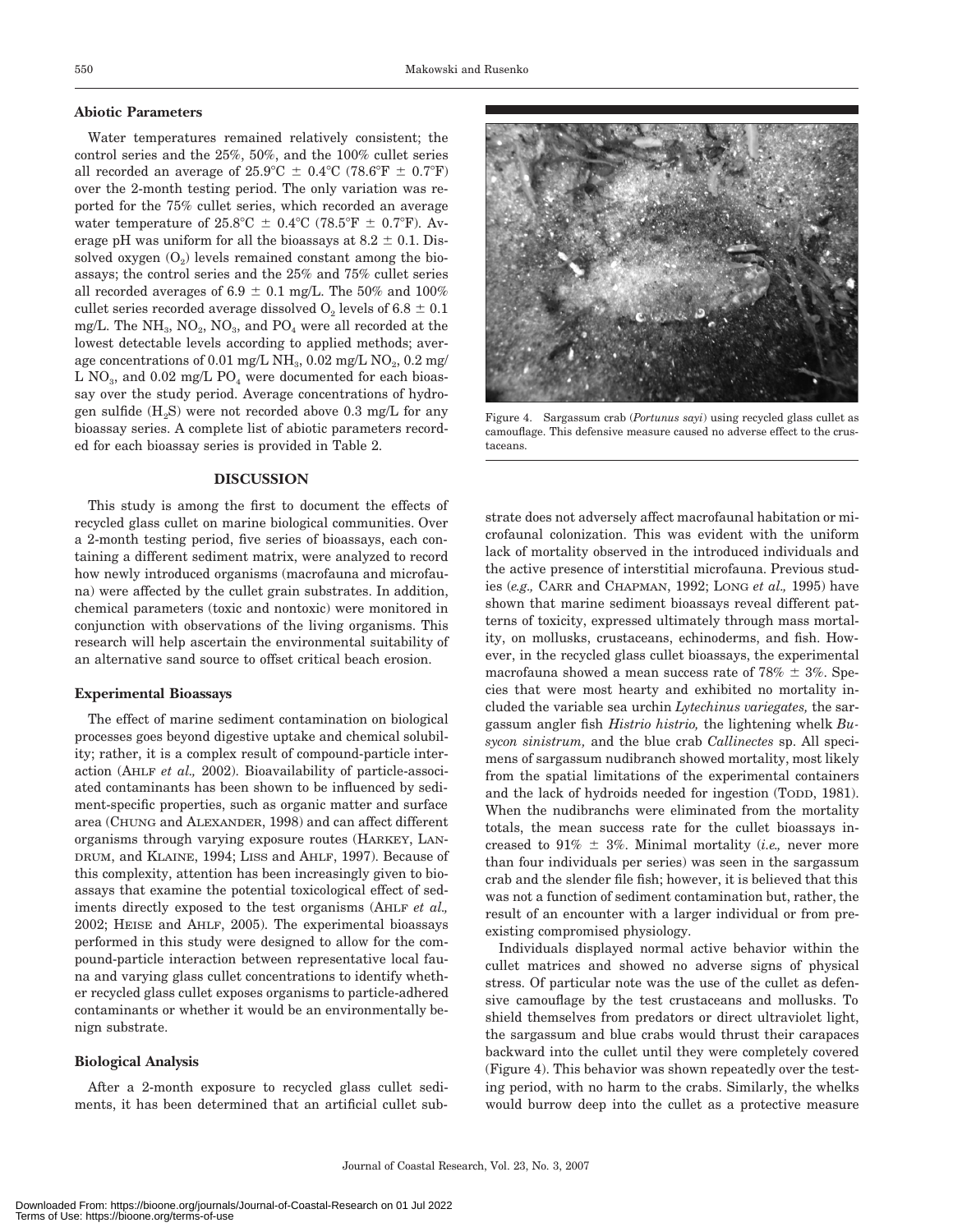

Figure 5. Interstitial copepod moving within 100% glass cullet  $(400\times)$ . Colonization of microfauna was observed in all the experimental treatment series.

and would do so with no observed injury to their foot or mantle.

Microscopic analyses showed that colonization by interstitial microfauna was successful within the cullet mixtures. All the same groupings of microfauna (Order Amphipoda, Class Copepoda, Phylum Nematoda, and Class Ostracoda) were observed in the control series, as well as the experimental replicates. The bottom-dwelling copepod *Harpacticus* was observed in the highest abundance throughout the bioassays. These interstitial copepods were observed crawling over and burrowing between sediment/cullet grains with the aid of thoracic limbs. Interstitial movements of all microfauna were documented by digital video and showed that microfauna were able to actively transport within the varying cullet mixtures without adverse effects (Figure 5). Uniform colonization of the sediment mixtures was also reaffirmed by the consistent organic matter readings in all the test series. Even though initial rates of organic matter concentration within the cullet took significantly longer than the natural sand (ANOVA DF = 4, 32;  $p < 0.01$ ;  $\alpha = 0.05$ ), all the test series contained similar sediment organic content at the end of the testing interval, with a mean of  $38\% \pm 1\%$  (Table 2). This correlated directly with the interstitial core sample analysis results, in which all the experimental treatments had initially significantly lower total averages of microfauna observed than the control series—possibly a function of established microfauna within the natural sand at time zero. However, by the end of the testing interval, all the bioassays were recording uniform distribution of established microfauna (Figure 3a).

### **Abiotic Parameters**

Abiotic parameter testing revealed that marine water chemistry was not negatively altered when in contact with recycled glass cullet. Water temperature steadily increased over the testing interval and was not significantly different

among the five series (mean =  $25.9^{\circ}\text{C} \pm 4^{\circ}\text{C}$ ; ANOVA DF =  $4, 74; p > 0.01; \alpha = 0.05$ ). Dissolved oxygen was readily available for all the test series organisms and did not significantly deplete in the presence of the cullet (mean =  $6.9 \pm 1$  mg/L; ANOVA DF =  $4$ ,  $74$ ;  $p > 0.01$ ;  $\alpha = 0.05$ ). Similarly, pH readings were consistent and did not significantly differ among series (mean = 8.2  $\pm$  0; ANOVA DF = 4, 74;  $p > 0.01$ ;  $\alpha$  = 0.05). Of the initial toxic chemicals monitored,  $NH<sub>3</sub>$ ,  $NO<sub>2</sub>$ , NO3, and PO4 were all measured at the lowest risk factor levels.

An important and unexpected observation during the study was the formation of a blackish film that began to develop on the different cullet sediment mixtures after 3 weeks of testing, first starting on the 100% cullet and then appearing on all the other experimental series, including the controls near the end of the testing period. Further analysis determined that the black film was a precipitation of hydrogen sulfide. This anaerobic sulfide-reducing process has been documented in stagnant coastal waterway systems that lack influential wave action (CARLSON, YARBORO, and BARBER, 1994). However, when sediments containing the cullet were mixed and allowed to aerate by directing water movement into the substrate (wave simulation), the visible hydrogen sulfide accumulations disappeared and no microbial zonation was detected. Hydrogen sulfide test readings also showed that levels decreased after wave simulation and aeration was initiated.

It is postulated that the hydrogen sulfide was more apt to accumulate on the glass cullet because of the nature of its grain shape. Natural sand grains are primarily spherical in shape, whereas the cullet has a slightly more flattened, angular shape. It is suspected that this flattened cullet shape limits the aeration of inundated sediment in the absence of wave action. Therefore, it is recommended that the application of recycled glass cullet for alternative beach erosion control would best be served if placed directly in the active surf zone, where wave action will facilitate aeration and mixing of the material into the native beach sands.

#### **Conservation Implications**

Erosion is a natural process that threatens coastlines worldwide. With a historic rise in average sea levels, now estimated to be increasing at about 25 to 30 cm per century (TITUS and NARAYANAN, 1995), not only are residencies and businesses threatened, but also a host of critically endangered animals that include sea turtles and shorebirds. By finding environmentally friendly alternative methods to combat erosional hot spots, scientists and engineers can take another step to protect beaches. This study demonstrated that recycled glass cullet is a biologically safe alternative method for marine sediment applications; however, this material carries another conservation implication. The use of glass cullet as alternative beach fill would designate a specific targeted use for this processed material and would help create a public awareness toward local proactive recycling programs.

# **ACKNOWLEDGMENTS**

Technical support was provided by the Broward County Commission, Office of Waste and Recycling Services; the Bro-